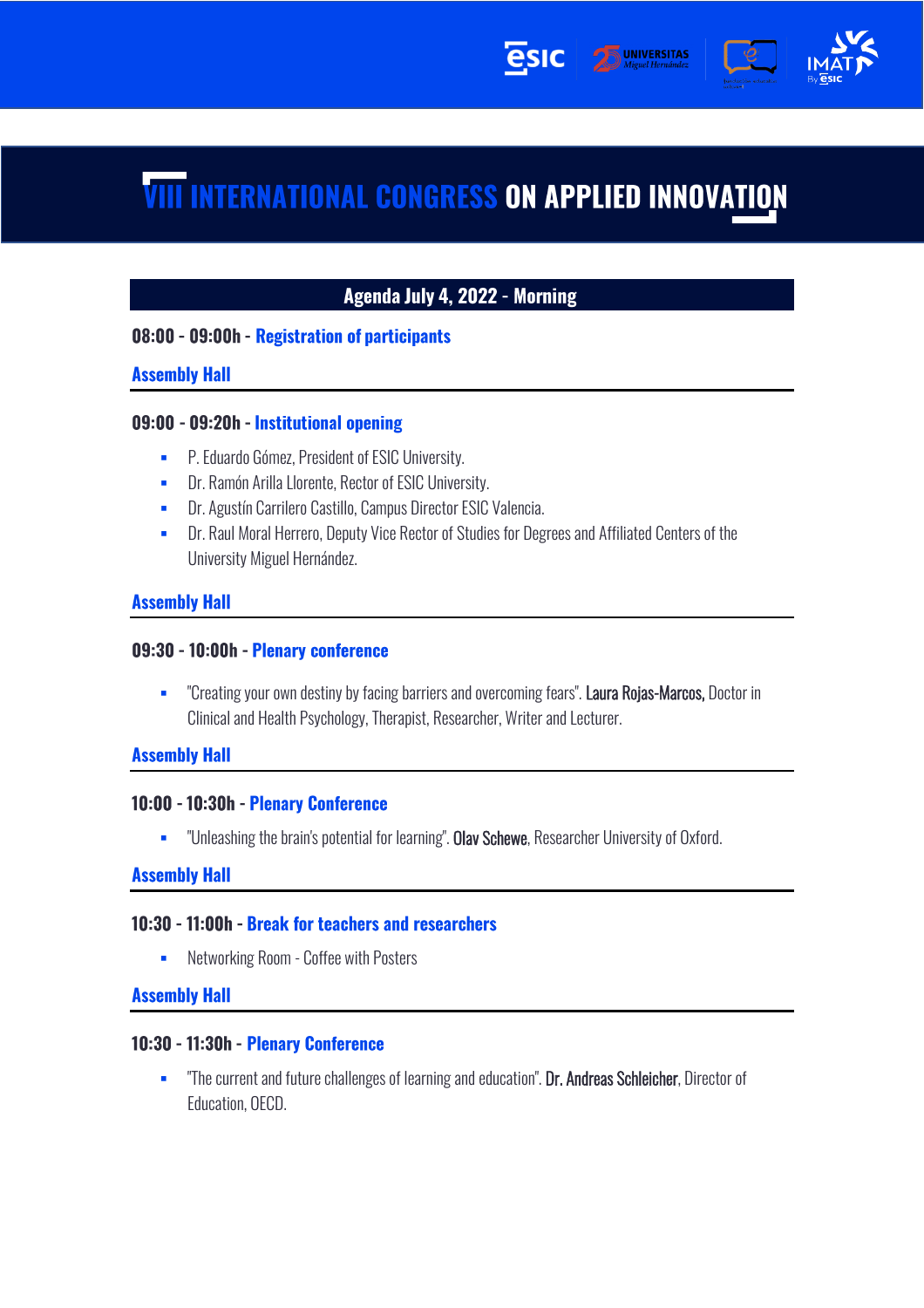





# 11:30-13:00h - Parallel Sessions

### Room 14 - ODS Lab

- − María Jesús Muñoz, PhD. Professor, Universitat Jaume I.
- − Antonia Sajardo, PhD. Full Professor, Universitat de València.
- − Ángel García, PhD. La Florida. University.
- − José Fernando Gallego, ESIC Business & Marketing School.
- − María José, ODS certifier.

#### **Library**

**Round Table: Knowledge Transfer.** ▪

### Moderator: Susana Fernández Lores, PhD. Editor ADRESEARCH ESIC.

- − Javier Sánchez García, PhD. Professor, Universitat Jaume I.
- − Luis Callarisa Fiol, PhD, Full Professor, Universitat Jaume I.
- − Vicente Ripoll Feliu, PhD. Professor, Universitat de València.
- − Domingo Ribeiro Soriano, PhD. Professor, Universitat de València.
- − Mª José López Sánchez, PhD. Vice-Rector of Knowledge Transfer and Exchange, Miguel Hernández University.
- − Ana Isabel Fernández Sainz, PhD. Professor UPV/EHU

### **Assembly Hall - Teachers**

**Round Table: Case Method.** ▪

> **Moderator:** Margarita Núñez Canal, PhD. Economics FHEA Dir Academic Quality & Research ESIC Business & Marketing School.

- − Antonio Martín Herreros, PhD. Dean of the Business School.
- − Roberto Baquero Nieto, PhD, Manager of Integral Value-Based Models.
- − Sergio Klecker, Harvard Business Publishing.
- − Gabriela Allmi, Harvard Business Publishing Education (Europe).
- − Aranzazu Larranaga Muguerza
- − David Muñoz. ESIC Business & Marketing School.
- − José María Vizconti. ESIC Business & Marketing School and Director of the Digital Master.

### **MdC Poster Exhibition**

### Rooms 11, 12, 15 - Teaching Experiences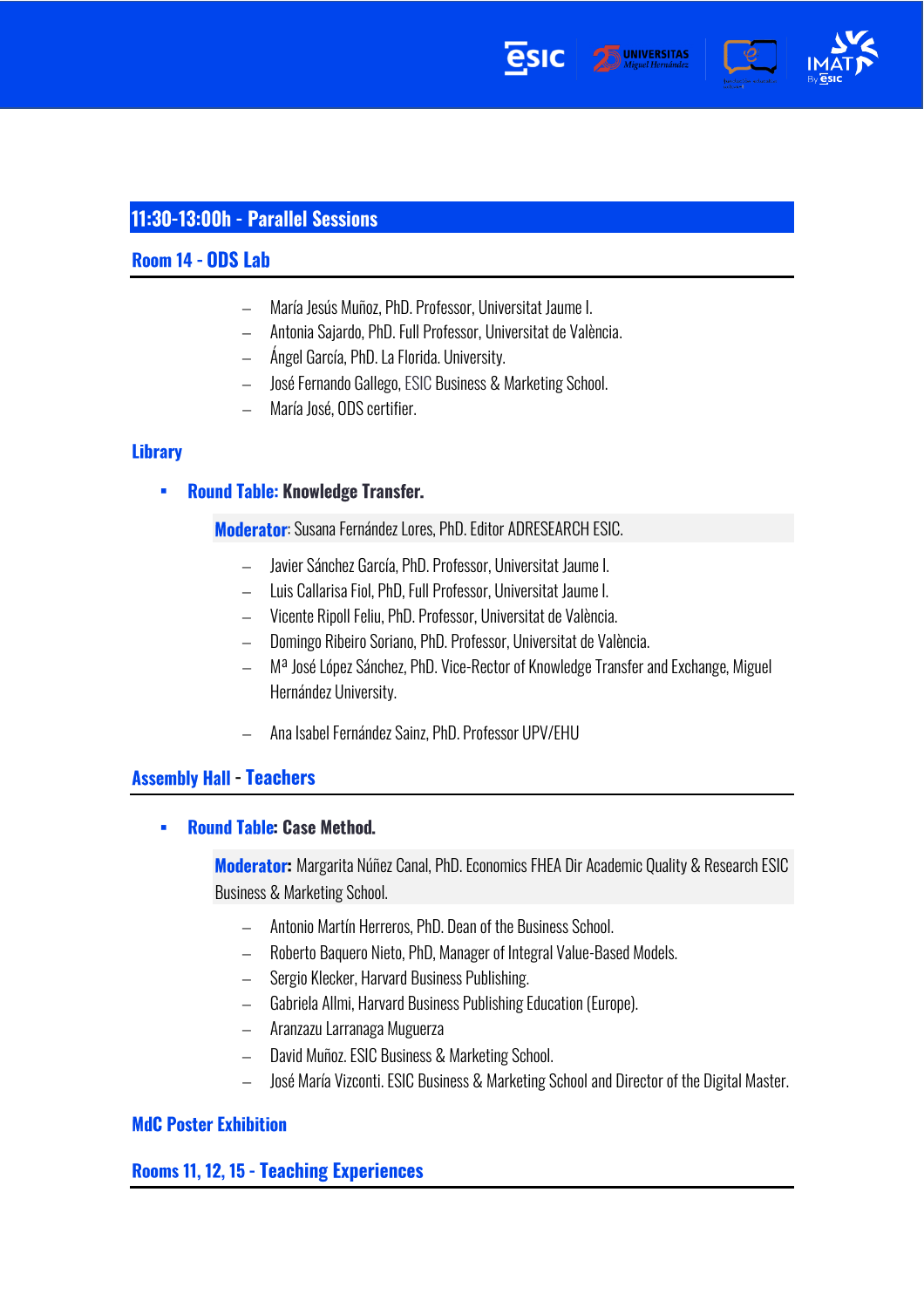



- Room 11 ▪
	- − Colegio Los Naranjos -
	- − Lucía Yagüe. Colegio Las Colinas Developing Soft Skills
	- − Guadalaviar School. Isabel Torres. Mathematics Conference.
	- − Carla Monzó (Carla)

## In phase of reception of experiences

- **Room 12** ▪
	- − Carlos Ortiz Sanchidrián. Dir. CEU San Pablo San Chinarro. Creation of Leadership Models in the classroom.
	- − Miralmonte School. José Julián Bernal, open classroom tutor Equine therapy and inclusive education.
	- − CEU San Pablo School, Murcia. Belén López Cambronero, Director. Influencers with T. CEU San Pablo Molina de Segura.
	- − Carmelitas Vitoria School. Nieves Maya, Director. Educational response to high potential students.

### In phase of reception of experiences

- Room 15 ▪
	- − Ana Climent and Gonzalo Acosta.

### In phase of reception of experiences

# 11:30-14:30h - Parallel Sessions

#### **Library**

**Round Table: Education in its pure state. Deconstructing to rebuild the foundations of** ▪ education.

**Opening speech:** Enrique Escandón. General Director of the Alameda Osuna School.

**Moderator:** Rafael Atienza, Education Inspector and Director of EduLab.

- − Mariola Hernández Ubert, Manager of FECEVAL.
- − Vicenta Rodríguez. Regional Secretary of Escuelas Católicas Comunitat Valenciana.
- − Alejandro Monzonís, President of ACADE Comunitat Valenciana.
- − Susana Sorribes. Education Inspector.
- − Elvira López Palomeque. Marketing Director of CEU Schools.
- − Enrique Escandón. General Director of the Alameda Osuna School. Transfer, UMH.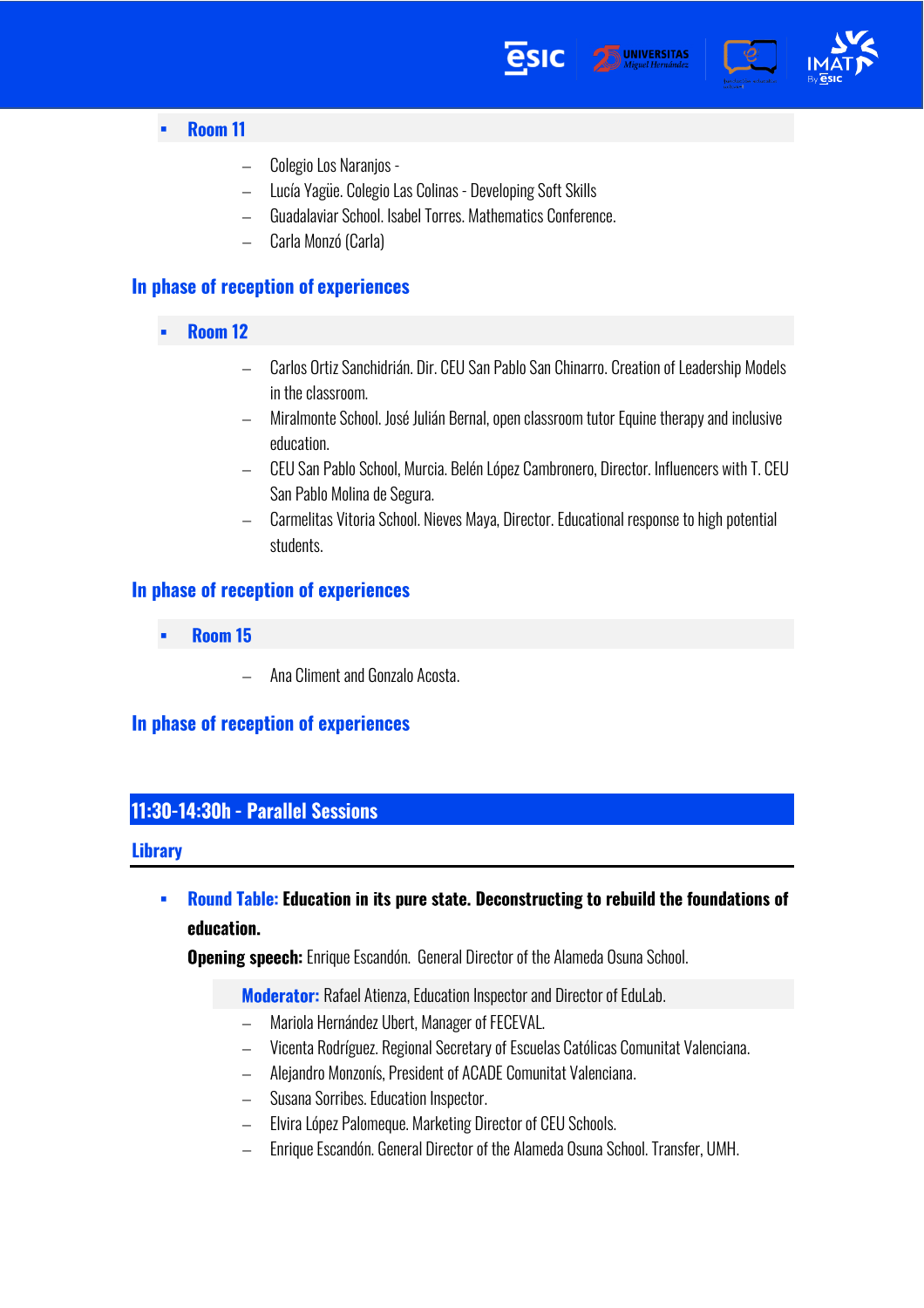





13:30-14:30h - Parallel Sessions

Rooms 11, 12, 15 - Academic Presentations

− In phase of reception of papers

**Cafeteria Dining Room (Floor -1).** 

14;30 - 16:00h - Lunch.

# Agenda July 4, 2022 - Afternoon

### **Assembly Hall**

## 16:00 - 16:30h - Plenary Conference

**■** María José. Gil Delgado. Certifying the SDGs.

## **Assembly Hall**

### 16:30 - 17:00h - Plenary Conference

**•** Javier Romero Naranjo. Musicologist, music pedagogue and specialist in Neuromotricity.

# **Assembly Hall**

# 17:00 - 18:10h - Digital Transformation.

### **Presentation of the Digital Transformation Report.**

- **EXECTE:** Hector Badal ESIC Business & Marketing School.
- **E** Klaus Ulrich ESIC Business & Marketing School.

# 17:00-18:10h - Parallel Sessions

#### **Library**

**Stories that unite**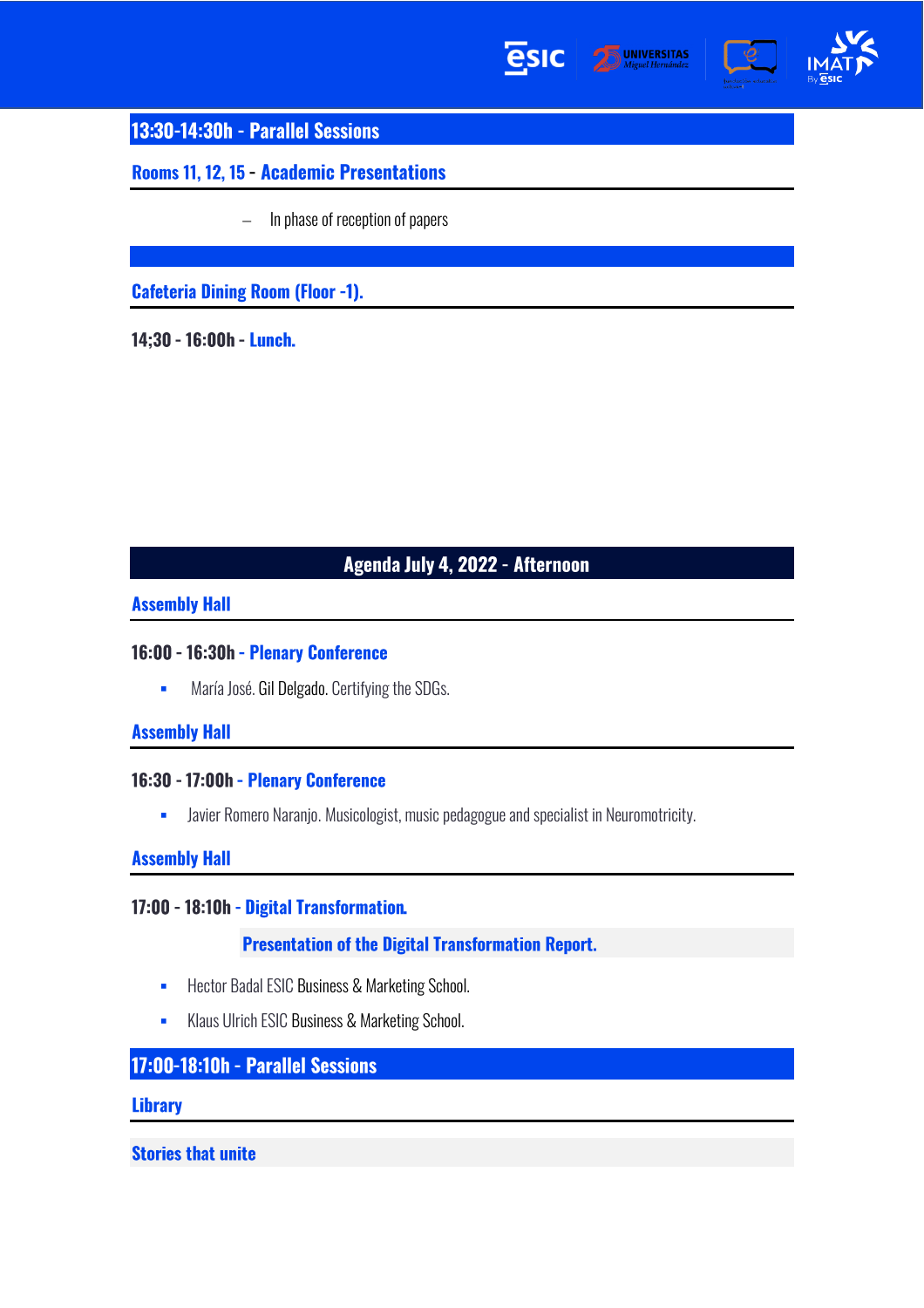

Moderator: Javier Pagán Castaño. Director of Fundación Activa-t and professor at ESIC Business & Marketing School.

- − Cecilia Chamorro Marteos. Director of CEIP Juan XXIII (Cáceres).
- − Mariola Hernández Ubet. Manager of FECEVAL.
- − José Luis Santos Gil San José de las Matas (Las Rozas).
- − Francisco José García Galán, CEIP Escultor Alberto Sánchez (Toledo).

#### **Meeting room**

**Round table: The SDGs in companies: seal or DNA?** ▪

> Moderator: Raquel Davó. Management Coaching. Postgraduate Professor at ESIC Business & Marketing School.

- − Carlos Ledó. CEO de Idai Nature.
- − Empresas de la Chambre Franco Española

#### en fase de confirmación

### Rooms 11, 12, 15 - Academic papers

- Room 11 ▪
	- − In phase of reception of papers
- **Room 12** ▪
	- − In phase of reception of papers
- Room 15 ▪
	- − In phase of reception of papers

#### Room 14 - Entrepreneurship training. Ideas with triple impact. CEPAIM Foundation.

#### **Work team:**

- − Fuensanta Marín Barquero
- − Pedro Ortín Alarcón
- − Rocío González Arróniz
- − Beatriz Hernández Diez
- − Pablo Ortiz Garcia
- − Laura Baños Sáez

### 18:10-19:40h - Workshops

Room 31 – Educational Podcasts: fostering digital learning.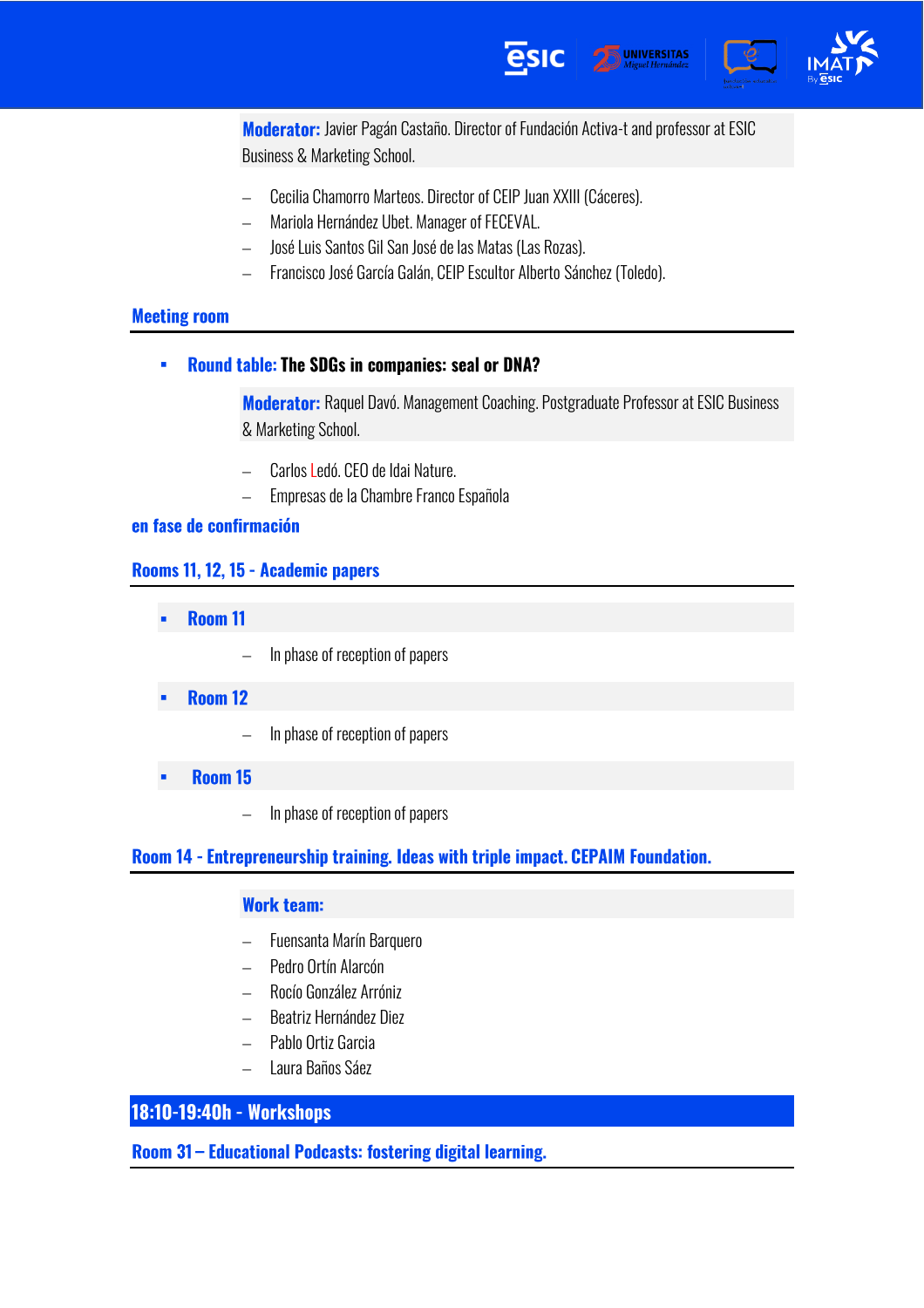



− Julián Maestri. PIXO Founder

## Room 32 - Learning by playing - The e-commerce game

− Mauro Calza. CEO Okisam, professor at ESIC Valencia.

### Room 35 - Neuromarketing for the enterprise

− Pablo Ferreirós, PhD. Lecturer and researcher at MaCom, Universitat Politécnica de València.

esic

#### Room 39 - Neuromarketing in education

− David Juarez, PhD. Head of MACOM team at Universitat Politècnica de València.

#### Room 38 - Finance your organization with tokens

− Bit2M

### Room 13 - Student Awards Competition

- − TFG
- − TFM
- − Proyectos docentes

#### 19:40 - 20:10h - Subit and Beers.

21:30h - "Duna" Gala Dinner.

## Agenda July 5, 2022 - Morning

### 09:00h - 9:30h - Registration of participants

#### **Assembly Hall**

#### 09:30 - 09:40h - Welcome

■ Mar Casas.

#### **Assembly Hall**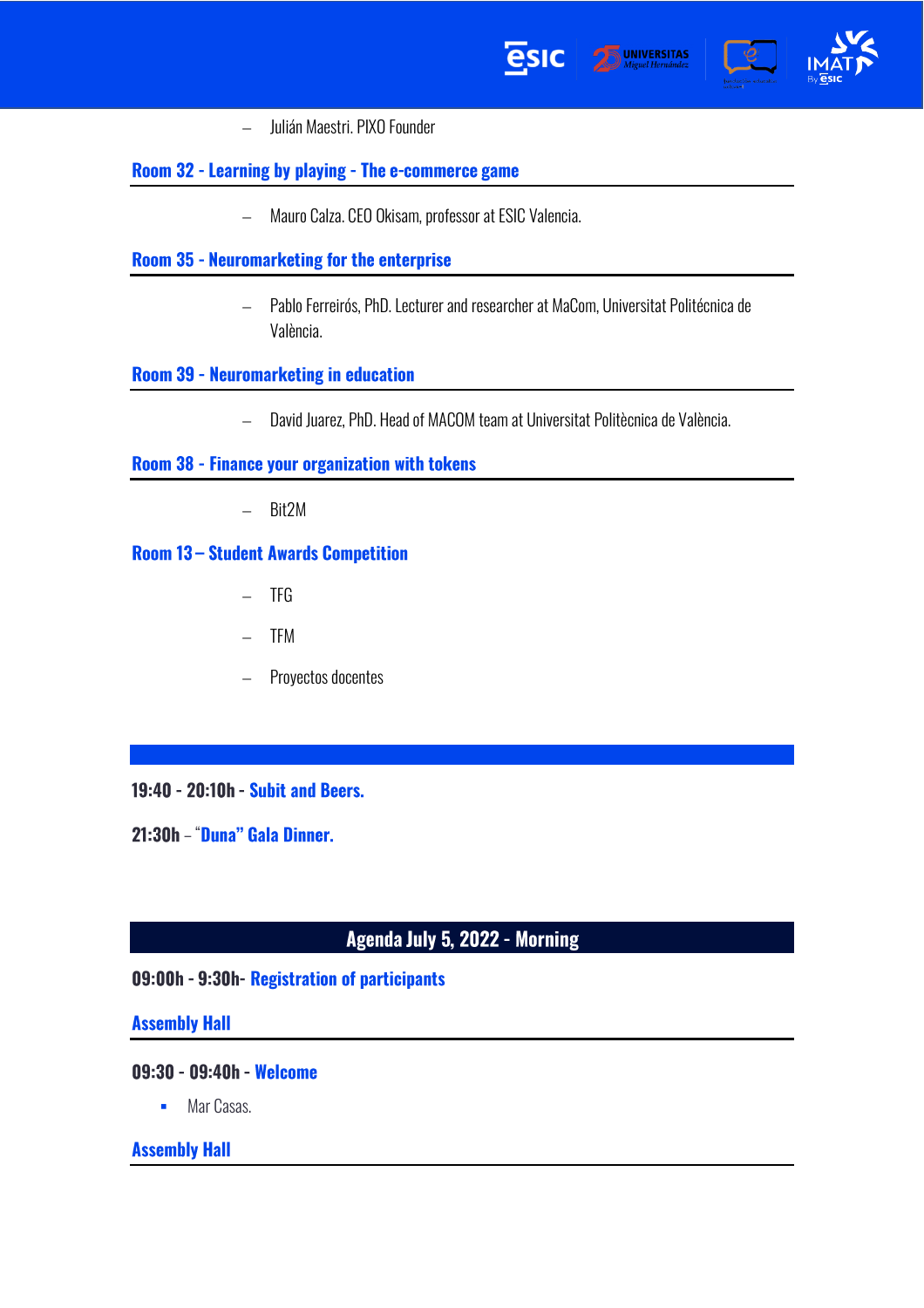







### 09:40 - 10:00h -

■ Elena Ortiz.

# 10:00-11:30h - Parallel Sessions

Rooms 11, 12, 15 - Academic Presentations

- Room 11 ▪
	- − In phase of reception of papers
- **Room 12** ▪
	- − In phase of reception of papers
- Room 15
	- − In phase of reception of papers

## **Rooms 13, 14 - Teaching Experiences**

- Room 13 ▪
	- − CEU San Pablo. José Julián Bernal, Rocío García and Raquel Ferris. Steam cooking project.
	- − Miralmonte School and Rte Magoga. Inclusive Master Chef.
	- − Miralmonte School. Mar Casas. Protocol at the table.
	- − Adaptation of educational spaces to project work. EduLab.
	- − Incorporation of new methodologies to the educational scenario. EduLab.
- Room 14 ▪

In phase of reception of papers

# 09:30-11:00h - Plenary Conference

#### **Assembly hall**

Round Table: Family and school: Do we team up? ▪

**Speaker:** Leo Farache, Founder of Educar es todo.

**Moderator:** Leo Farache, Founder of Educar es todo.

- Silvia Álava Sordo, PhD. in Clinical and Health Psychology.
- − Francesc Vicent Nogales Sancho. Best teacher in Spain (Primary Education) by the Educa Abanca 2021 Awards. Great Initiatives 2020 Award. APS 2020 Award. TEDx Talker.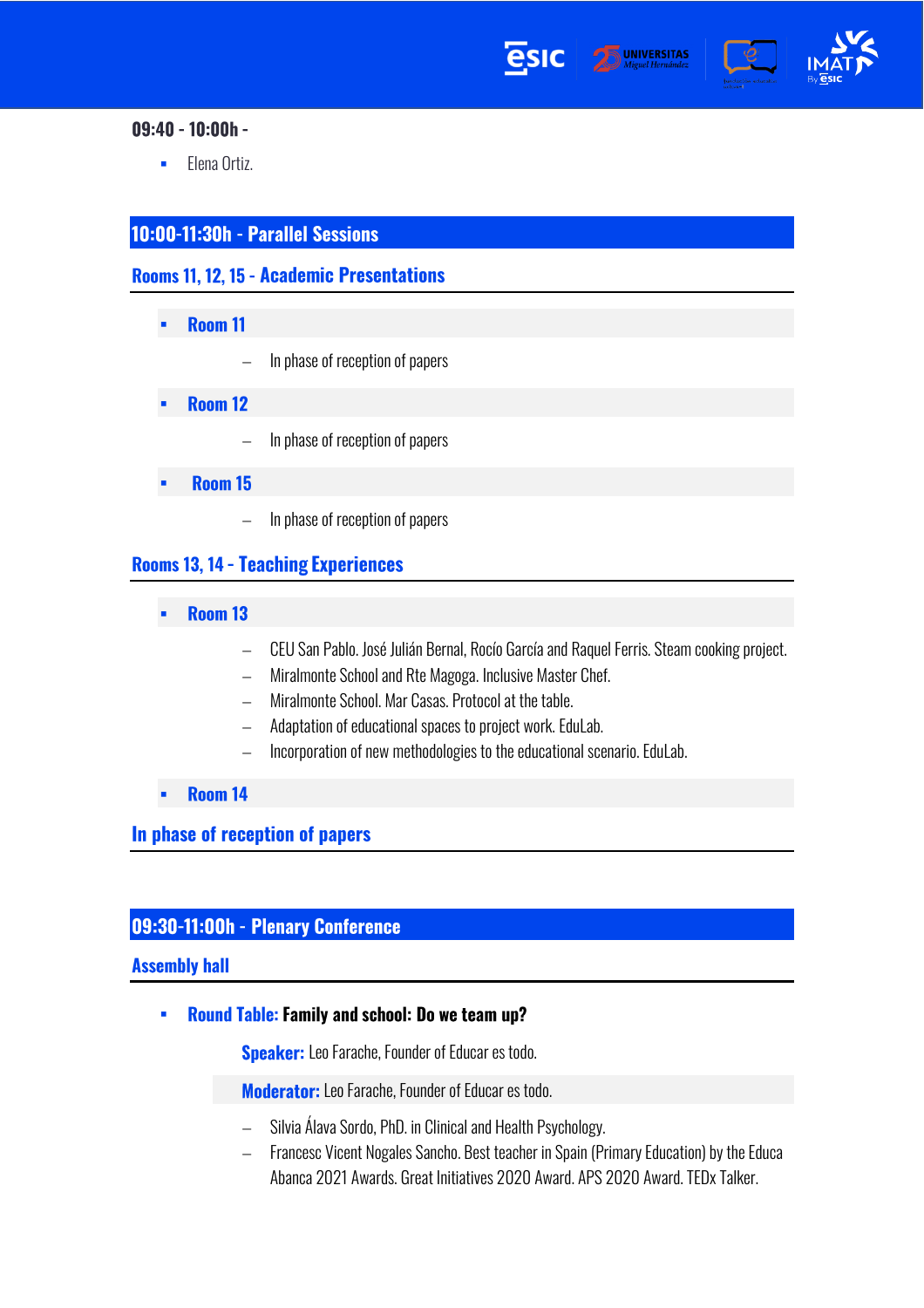



− Inma Noguera. Psychologist and counselor in EOEP of the Consejería de Educación de la Región de Murcia.

# **Cafeteria Dining Room (Floor 1)**

# 11:30 - 12:00h - Break for teachers and researchers

■ Coffee and Posters.

# **Assembly Hall**

# 12:00h - 12:30 Plenary Conference

**EXECT** Sonia Díez - President of the Scientific Council of the Educa Acción congress. The 4bs (Well-being, people, organizational).

# 12:30-14:00h - Parallel Sessions

# **Room 14 - Final Pitches**

− Participating schools: Colegio Narval (Cartagena, Colegio Miralmonte (Cartagena), CES Samaniego (Murcia), CES Vegas Media (Alguazas).

# 12:00-14:00h - Plenary conference

## **Assembly hall**

**Round Table: Transnationality: international frontiers of education.** ▪

Speaker: Leo Jaime Úbeda. CEO Exo Schools - Exponential Schools.

Moderator: María Arnal Pastor, PhD, Professor and researcher at ESIC Valencia.

- − Jaime Úbeda. CEO Exo Schools -Exponential Schools.
- − Gloria Huertas. Teacher at Eddie Bernice Johnson Elementary (EBJ) in Dallas (USA).
- − Monika Biderman. Teacher of English, Slovene and Portuguese Primary school Rada Robiča Limbuš.
- − Giovanna Colombo. Professor of Geography, vice-president of the Società Nazionale Debate Italia and director of the Organizing Committee of the National Debate Olympiads of Italy.
- − Marga Cámara. Augustinian School of Alicante.

# 12:00-14:00h - Parallel sessions

**Library - EDUCAVERSO**